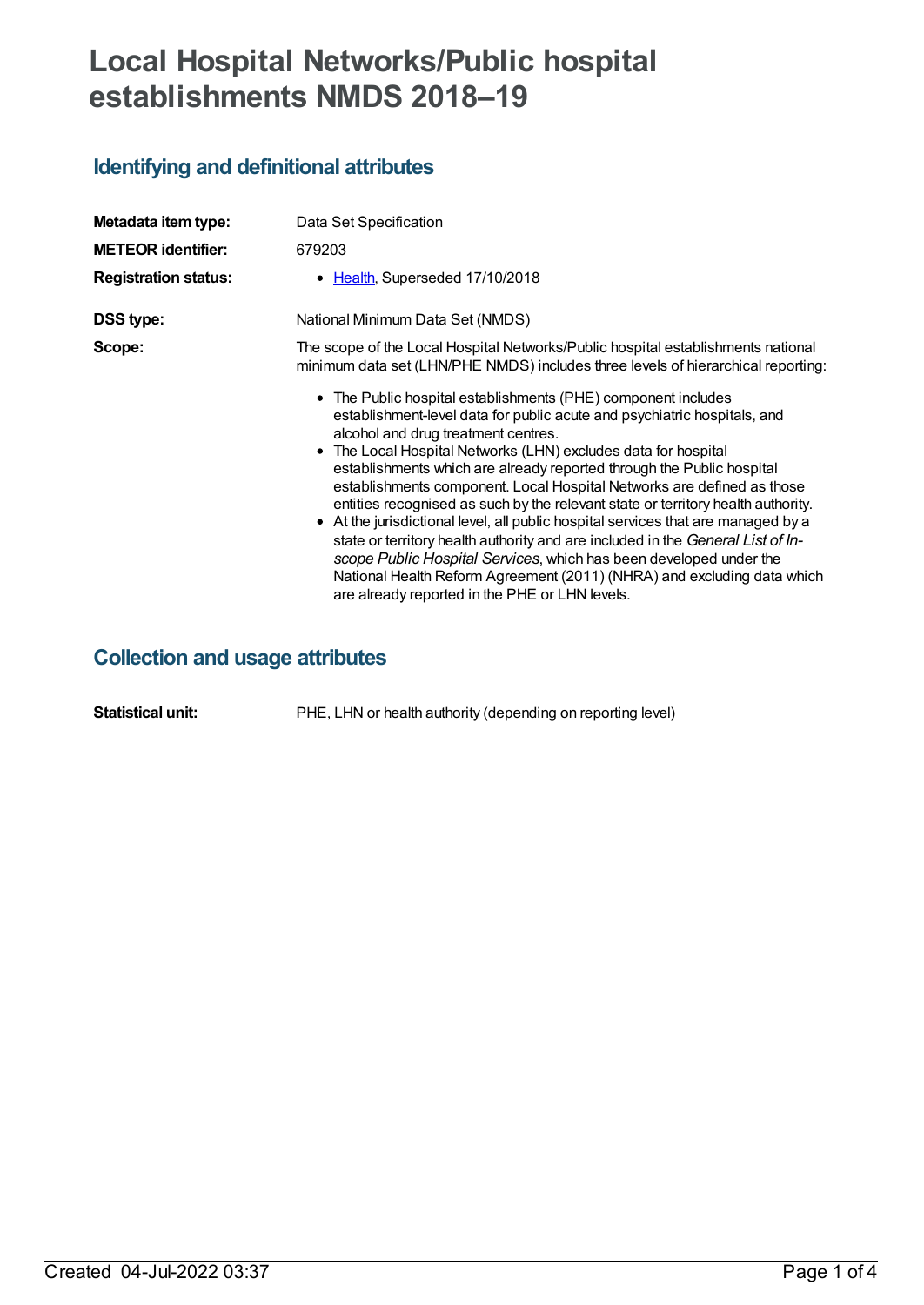| <b>Guide for use:</b>      | The following are principles of the collection. States and territories should consider<br>these principles when providing data.                                                                                                                                                                                                                                                                                                                                                                                    |  |  |
|----------------------------|--------------------------------------------------------------------------------------------------------------------------------------------------------------------------------------------------------------------------------------------------------------------------------------------------------------------------------------------------------------------------------------------------------------------------------------------------------------------------------------------------------------------|--|--|
|                            | 1. Data should be reported by states and territories at the level relevant to<br>service management and/or provision.                                                                                                                                                                                                                                                                                                                                                                                              |  |  |
|                            | 2. The LHN/PHE NMDS should capture and differentiate between in-scope and<br>out-of-scope of the NHRA.                                                                                                                                                                                                                                                                                                                                                                                                             |  |  |
|                            | 3. The LHN/PHE NMDS must specify where financial data elements are<br>reporting actual data and where they are reporting estimated data.<br>4. Where possible, the LHN/PHE NMDS should align with the Government<br>health expenditure NMDS (GHE NMDS), so it is able to function as a subset<br>of the GHE NMDS if required.<br>5. Reporting on expenditure relating to contracted care requires less detail than<br>other expenditure.<br>6. Where possible, the changes to the PHE component of the NMDS should |  |  |
|                            | maintain the ability to report time series data from previous years.                                                                                                                                                                                                                                                                                                                                                                                                                                               |  |  |
|                            | Recurrent expenditure and related revenue data reported to the LHN/PHE NMDS<br>should reconcile with published financial statements.                                                                                                                                                                                                                                                                                                                                                                               |  |  |
|                            | Actual recurrent expenditure and related revenue data are expected to be reported<br>at the level at which they appear in the general ledger. Expenditure and revenue<br>data are not expected to be apportioned to a lower level.                                                                                                                                                                                                                                                                                 |  |  |
|                            | Expenditure data are reported in two ways:                                                                                                                                                                                                                                                                                                                                                                                                                                                                         |  |  |
|                            | • as it would appear in the general ledger line items (Establishment—recurrent<br>non-salary expenditure, public hospital expenditure categories code N[N]<br>and <b>Establishment</b> —staffing categories, health code N[N])<br>• by NHRA product streams <b>Establishment-total recurrent expenditure</b> ,<br>National Health Reform Agreement 2011 product streams code N[N]]. These<br>are estimated data.                                                                                                   |  |  |
|                            | The total recurrent expenditure by product stream should equal the total recurrent<br>expenditure by general ledger line item.                                                                                                                                                                                                                                                                                                                                                                                     |  |  |
|                            | For the purposes of the LHN/PHE NMDS, funding from the Australian Government,<br>state and territory health authorities and other state and territory government<br>departments is considered to be revenue and should be reported as such.                                                                                                                                                                                                                                                                        |  |  |
| <b>Collection methods:</b> | Some data for this NMDS are sourced from the state or territory health authority<br>general ledger. Some other data are maintained at the LHN or hospital and are<br>forwarded to the relevant state or territory health authority for inclusion.                                                                                                                                                                                                                                                                  |  |  |
|                            | National reporting arrangements                                                                                                                                                                                                                                                                                                                                                                                                                                                                                    |  |  |
|                            | State and territory health authorities provide the data to the Australian Institute of<br>Health and Welfare for national collation, on an annual basis.                                                                                                                                                                                                                                                                                                                                                           |  |  |
|                            | Periods for which data are collected and nationally collated                                                                                                                                                                                                                                                                                                                                                                                                                                                       |  |  |
|                            | Financial years ending 30 June each year.                                                                                                                                                                                                                                                                                                                                                                                                                                                                          |  |  |
| Implementation start date: | 01/07/2018                                                                                                                                                                                                                                                                                                                                                                                                                                                                                                         |  |  |
| Implementation end date:   | 30/06/2019                                                                                                                                                                                                                                                                                                                                                                                                                                                                                                         |  |  |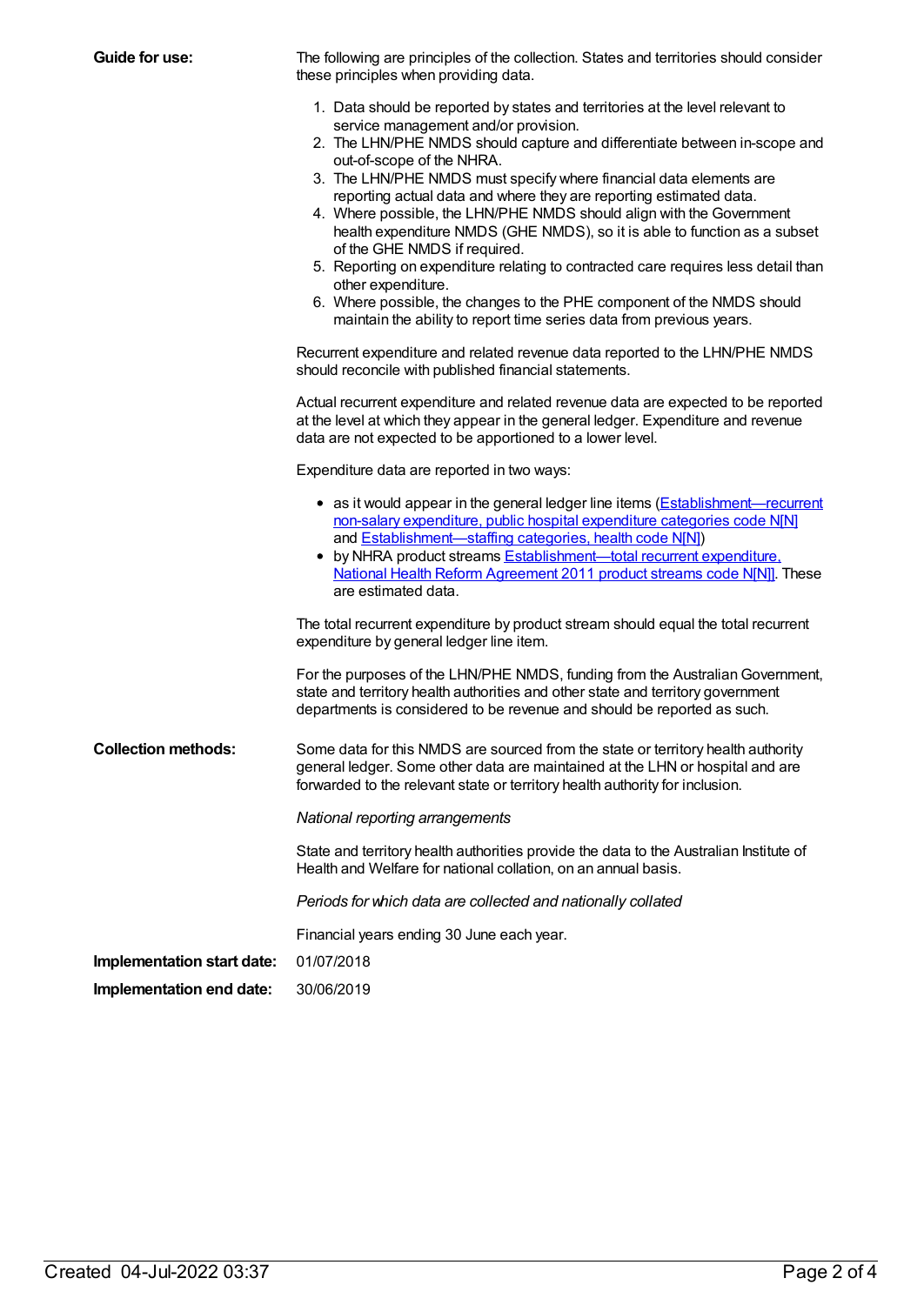#### **Comments:** *Relationship between the three components*

The three levels of the hierarchy work together to collect the same types of recurrent expenditure and related revenue data items, but at different levels of the system. The reporting levels are mutually exclusive, so there should be no overlap in the reporting or expenditure and revenue data across the levels.

| Hierarchical level                                               | Data collected through |  |
|------------------------------------------------------------------|------------------------|--|
| Public hospital establishments                                   | <b>PHE</b> component   |  |
| Local Hospital Network                                           | <b>LHN</b> component   |  |
| State or territory health authority State or territory component |                        |  |

It is expected that recurrent expenditure and related revenue data will be reported at the level at which they occur.

For services 'managed by a state or territory health authority', only those services considered to be 'public hospital services' under the NHRA are in scope. For the public hospitals and LHNs, all activity, expenditure and related revenue in the General Ledger for that organisation would be in scope of this NMDS, regardless of whether all components are a 'public hospital service' under the NHRA.

For information on public hospital services in-scope or out-of-scope, refer to the National Efficient Price Determination (IHPA 2017a) and the National Efficient Cost Determination (IHPA 2017b).

In addition to the shared expenditure and revenue data items, the PHE component includes items such as establishment location, establishment type and specialised service indicators that do not appear in the other components.

#### *Scope links with other NMDSs*

The LHN/PHE NMDS shares scope with other hospital NMDSs as well as other establishment and expenditure collections:

- Admitted patient care NMDS
- Alcohol and other drug treatment services NMDS
- Government health expenditure NMDS
- Mental health establishments NMDS
- Non-admitted patient care hospital aggregate NMDS
- Non-admitted patient emergency department care NMDS.

## **Source and reference attributes**

| <b>Submitting organisation:</b> | Independent Hospital Pricing Authority                                                                                                                                                                                                                                                                                                                                                                                             |
|---------------------------------|------------------------------------------------------------------------------------------------------------------------------------------------------------------------------------------------------------------------------------------------------------------------------------------------------------------------------------------------------------------------------------------------------------------------------------|
| Steward:                        | <b>Australian Institute of Health and Welfare</b>                                                                                                                                                                                                                                                                                                                                                                                  |
| Reference documents:            | IHPA (Independent Hospital Pricing Authority) 2017a. National Efficient Price<br>Determination 2017-18. IHPA, Sydney. Viewed 3 November 2017,<br>https://www.ihpa.gov.au/publications/national-efficient-price-determination-2017-18<br>IHPA 2017b. National Efficient Cost Determination 2017-18. IHPA,<br>Sydney. Viewed 3 November 2017, https://www.ihpa.gov.au/publications/national-<br>efficient-cost-determination-2017-18 |

### **Relational attributes**